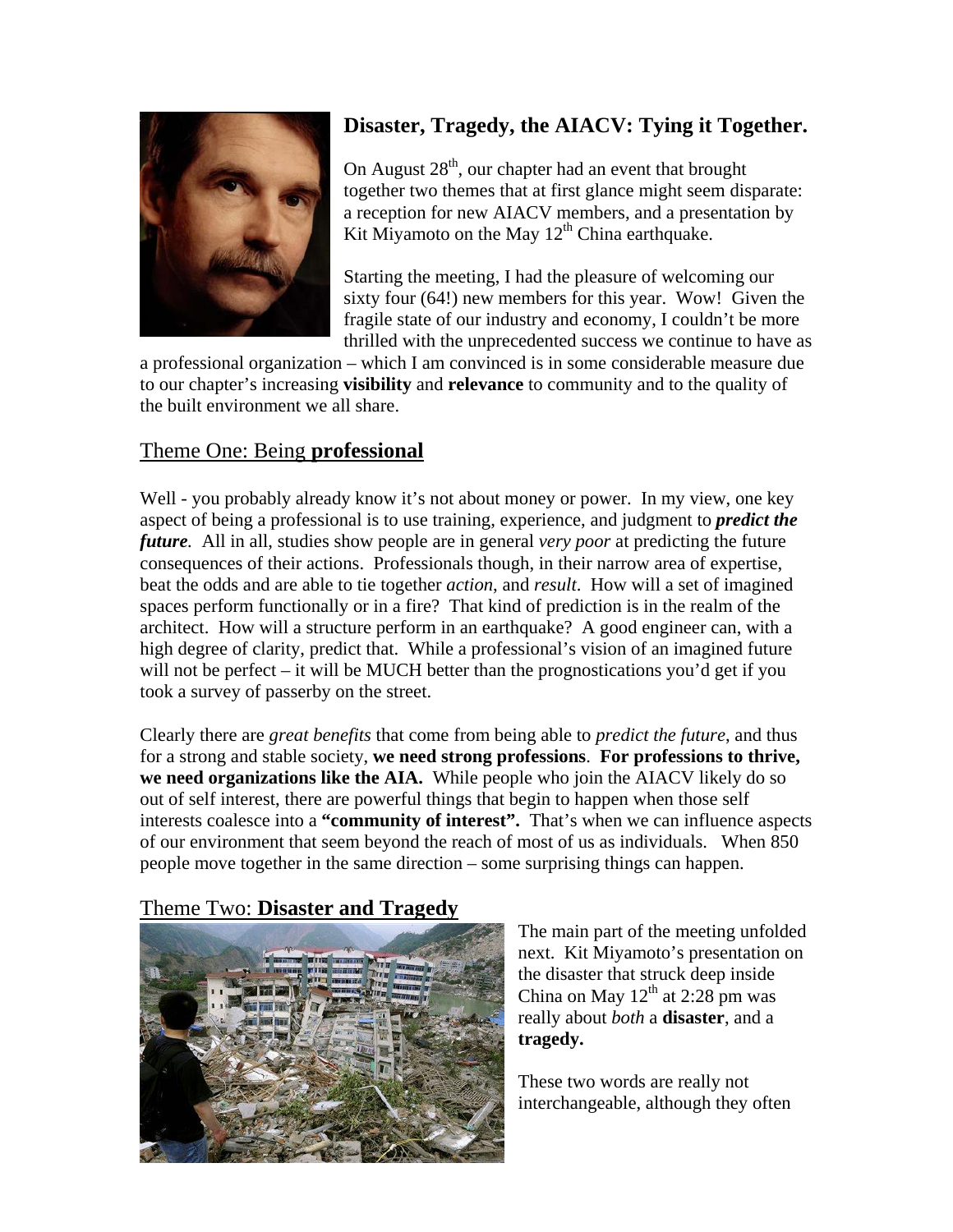apply to the same set of circumstances. A **disaster** is something that takes everyone by surprise – usually in a bad way. It hits like a smack on the side of the head … and hurts badly. Disasters by their nature usually have a simple story line. A **tragedy** on the other hand is more complex and always involves *drama in the unfolding*. That's why Shakespeare could write such enduring plays about tragedies - stories about something bad that happens which can be foreseen, and how (for often complex reasons) the people in the story seem helpless to change the course of events.

The magnitude of the disaster that Kit saw was unbelievable – 70,000 people killed, 10,000 of them children lost when their schools collapsed. The images, video clips, and Kit's comments were heart wrenching.

*Professionals, even working together, cannot do anything to prevent disasters*. There will always be events like earthquakes, eruptions, and



hurricanes that will have dire consequences for people in their path. *Professionals CAN however, help to reduce the extent of tragedies.* I already noted that one of the defining characteristics of professionals is that we are empowered by training and experience to be



able to 'predict the future' – and with that comes some ability to change the impact of a disaster so it will not hurt so much. The **tragedy of the China Earthquake** became painfully clear when Kit shared his observations that *there was really NOTHING new to be learned about how buildings perform in earthquakes* from what he saw in China. All the failures he saw were predictable based on known engineering issues that have been garnered from

previous disasters and are well known.

As professional, I believe one of our important roles is to *help prevent tragedy* – whether connected to earthquakes; global warming and the destruction of species and environment that results; proliferation of urban wastelands each of which has the potential to be transformed into a livable community; or the depletion of the increasingly shallow pool of natural beauty that exists in our region and our country. Being a part of an active professional organization is, in itself, *a movement in the right direction.* 

Thank you all for being a part of the AIACV – that is what makes us *THE* voice of the architectural profession in our region, and *THE* resource to our members in their service to society.

Michael F. Malinowski AIA 2008 President American Institute of Architects Central Valley Chapter *Drop me a line with your thoughts: mfm@appliedarts.net*